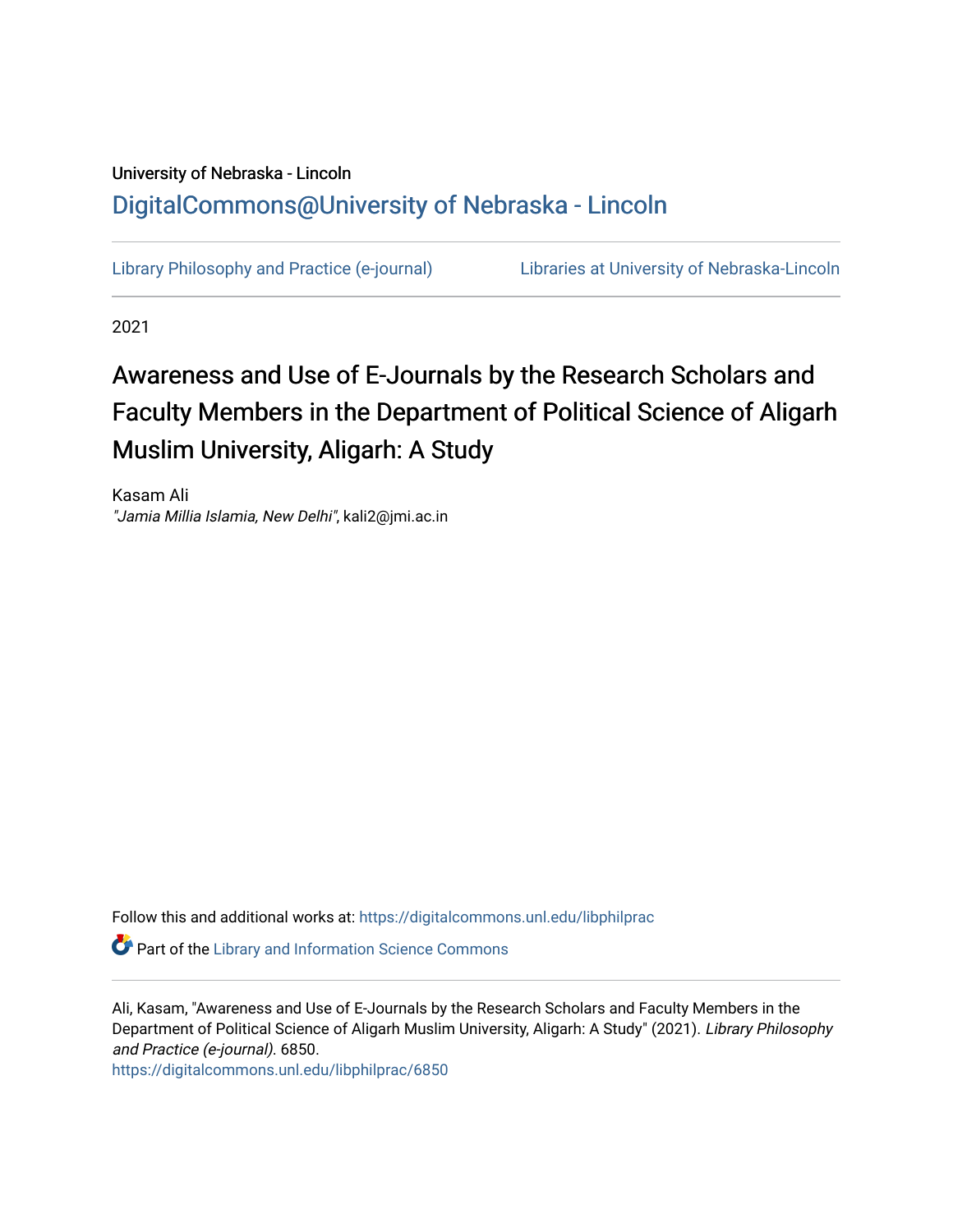# **Awareness and Use of E-Journals by the Research Scholars and Faculty Members in the Department of Political Science of Aligarh Muslim University, Aligarh: A Study**

#### **Kasam Ali**

Semi Professional Assistant Dr. Zakir Husain Library, JMI, New Delhi e-mail: kali2@jmi.ac.in

**Abstract:** *Electronic-journals are playing an essential role in today's digital world for higher academic education and institutions. The aim of the study was to ascertain the level of awareness and use of e-journals by the research scholars and faculty members in the department of political science of Aligarh Muslim University, Aligarh. A well structured questionnaire was prepared for the research scholars and faculty members of political science to gather data related to the use of e-journals. The study revealed that most of the research scholars and faculty members were aware of e-journals and largely uses them for reference purposes in their research work. The results shows that majority of the respondents of both type prefer electronic form of journals. Majority of research scholars (62%) and faculty members (73%) in the department preferred pdf format for reading e-journals. It was also found that lack of training and slow downloading were the main hurdle in the proper utilization of e-journals. The present study suggested that more access terminals should be provided to the research scholars and faculty members and user orientation programmes should be introduced to enhance the e-journal service effectively and efficiently in the department of political science of Aligarh Muslim University, Aligarh.*

**Keywords** - Awareness, Use, E-Journal, Political Science, Maulana Azad Library, Aligarh Muslim University.

#### **1. Introduction**

Electronic media is the pivot for all electronic resources in general and e-journals in particular in today's digital world. 21<sup>st</sup> century is known as the "Paperless Society" due to this growth and advancement of electronic publishing. Applications of Information Communication Technology (ICT) in libraries and information centres have a positive impact in changing the library environment. With the application of this new technology, different services have been introduced by the libraries. E-mail, online retrieval, networking, multimedia and internet are important technologies which are being used for faster access to information. Internet particularly 'World Wide Web' (WWW) with support of powerful hardware, software and networking technology has made the delivery of information very easy. Many publishers are taking advantage of WWW as a global route through which they offer large number of their publications to the scholarly community at world level. Internet or web is providing much of free e-resources like e-books, e-journals etc. through consortia, databases and open source software.

The Aligarh Muslim University (AMU) occupies a unique position amongst premier universities and institutions of higher learning of the Indian sub-continent; and Maulana Azad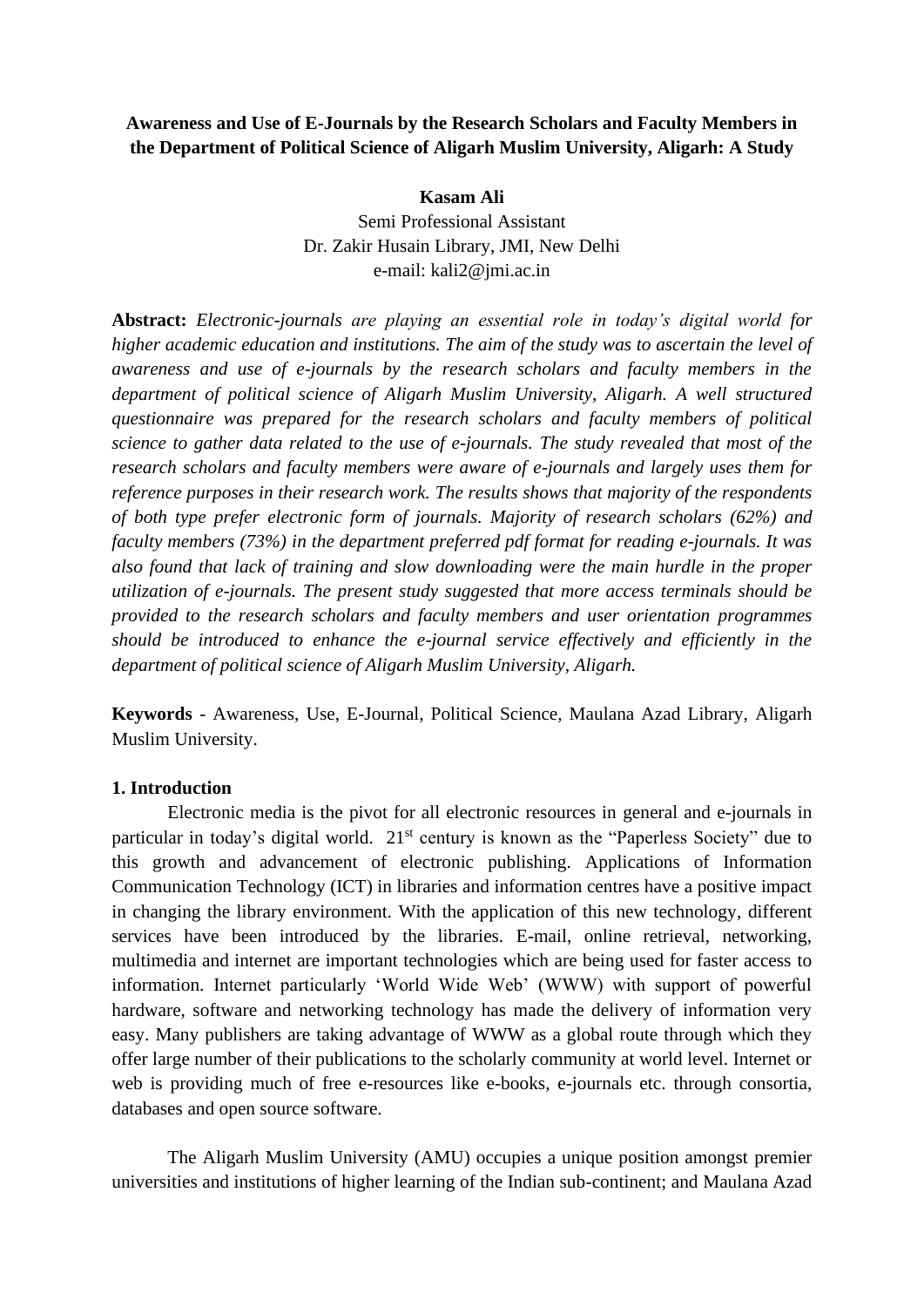Library is the central university library which is one of the major library of the world; famous for its invaluable collections of manuscripts, rare books and artefacts available in oriental languages (Qureshi, 1989). M. A. Library currently holds more than 14 lakhs volumes of books and subscribes to popular research journals and databases. Library has been modernized to provide computerized services to the university community at large with the provision for on campus wide access to online catalogue, online journals, e-books and other digital resources. The department of political science comes under the faculty of social science. The department of history and politics was established in 1922 in Aligarh Muslim University. It became a separate and independent department in 1948. Since 1967, the department has been publishing a research journal, named "Indian Journal of Politics," [ISSN: 0303 - 9957] which has been indexed in the current contents and abstracted in the 'International Political Science Abstracts' (Paris). Since 1948, more than 70 books and monographs have been published by the faculty members.

#### **2. Electronic Journals or e-journal**

E-journals are also known as electronic journals or electronic serials. These are the scholarly journals or intellectual magazines that can be accessed via electronic transmission. In practice, this means that they are usually published on the Web. They are a specialized form of electronic document. They have the purpose of providing material for academic research and study and formatted approximately like journal articles in traditional form or printed journals. Being in electronic form, articles sometimes contain metadata that can be entered into specialized databases such as DOAJ or OACI, as well as the databases and search engines for the academic discipline concerned.

An electronic journal is a journal for which the full end product is available on optical disk, over a network or any other electronic form, strictly a journal in which the entire process is carried out electronically. In other words, an electronic journal is one where writing, editing, refereeing and distribution of item are carried out electronically without paper intermediaries (Harrod's Librarian Glossary, 2005). An electronic journal is a publication, often scholarly, that is made accessible in a computerized format and distributed over the internet (Young, 2004). It may be in hard or soft form printed journal refers to conventional print edition published and distributed as hard copies, on the other hand online journals refers to a journal whose primary means of delivery to subscribes in through computer files.

Thus, it can be concluded that the terms "e-journals" and "electronic journals" are used interchangeably to designate what may also be called "online journals," "electronic serials" or "e-serials," "electronic periodicals," "zines" or "e-zines" or "webzines." In the simplest terms, an electronic journal; meets the bibliographic definition of a serial; is accessible through a computer; and has the features of a journal, magazine or newsletter. For the most part, electronic journals are available through the Internet usually but not necessarily through the web (Curtis and Scheschy, 2005).

#### **3. Review of Literature**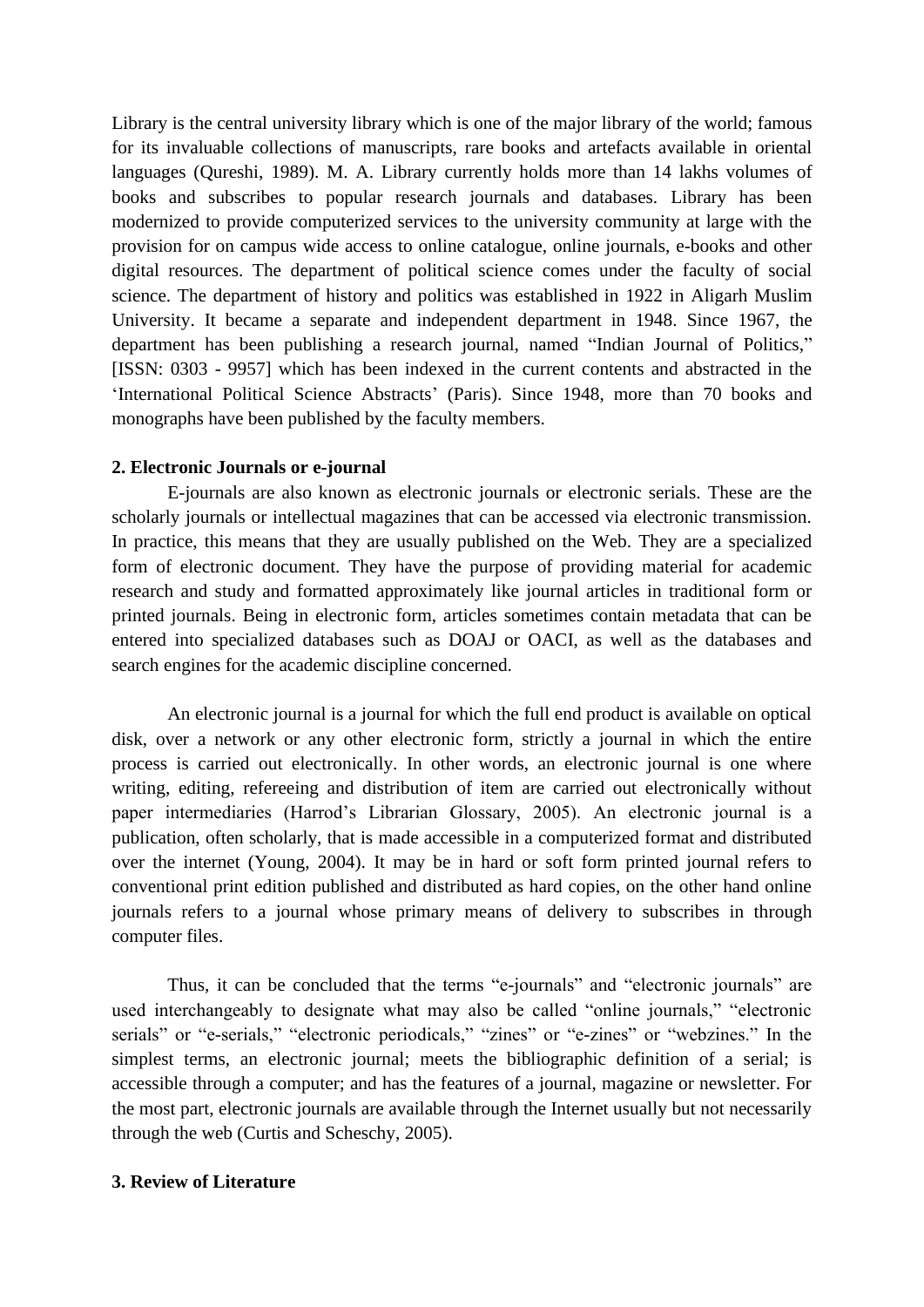Raza and Upadhyay (2006) found that all most researcher were aware about the ejournals. The study also revealed several problems, including lack of training and slow downloading. Madhusudhan (2008) study reveals that e-journals perform an increasingly important role in research at DLIS, University of Delhi. Khan and Ahmad (2009) survey revealed that most of the research scholars are aware of the availability of e-journals and largely use them for reference purposes in their research work. Gupta (2011) study analyze that the respondents are more attracted towards e-journals than print journals. Khan (2012) study showed that majority of research scholars and students are aware of e-journals. Faizul and Naushed (2013) described that majority of the respondents are aware about electronic journals and using them for building and updating their knowledge and for collecting relevant materials for their study and research purpose. Study also reveals several inherent problems especially with the use of e-journals e.g. slow downloading as revealed by maximum IIT Delhi and Delhi University users.

Singh & Kataria (2015) found that majority respondents access e-journals for their research work and most of them get the link of e-journals through the UGC-INFONET website. Majority of the respondents feel that very few e-journals are available in their subject and faced problem due to lack of orientation and training in the context of accessing e-journals and low internet speed respectively. The study suggested the need of orientation program or refresher course for library professionals and library homepage or website should provide users access to the individual journal's name subjctwise by hyperlinks, which will help in avoiding the hassle of remembering the password or the URL. Khan (2016) study found that the respondents of economics department use more e-journals in comparison to political science department. Most of the respondents are aware about e-journals available in the library and satisfied with journal subscribed by the library. Boakye (2017) revealed that the level of awareness of electronic journals was very high but level of access was too poor. Study also found some problems related to access electronic journals such as slow Internet, unstable network and power cuts etc. Natarajan (2017) study reveals that slow downloading is the major obstacle while using e-resources. More terminals and internet connectivity with high speed are required to enhance the usage of e-resources.

Sohail, Maksood & Salauddin (2018) study observed that e-journals are the most important for the academic and research community. Many users are suggesting subscribing more e-journals of reputed publishers. Lack of orientation and training and poor IT infrastructure are the major constraints among respondents in the use of e-journals. This study also depict that majority of users are aware about e-journals and UGC-INFONET Digital Consortium and frequently use it. This study also reveals that the users of the University of Delhi are more satisfied with the access of e-journals and e-databases in the library in the comparison of the users of Jamia Millia Islamia. In addition, library users indicated their disappointments with library staff that are not helpful to the users while they are accessing ejournal consortium. This study helps to improve the facilities and services related to ejournals in higher educational institution's libraries.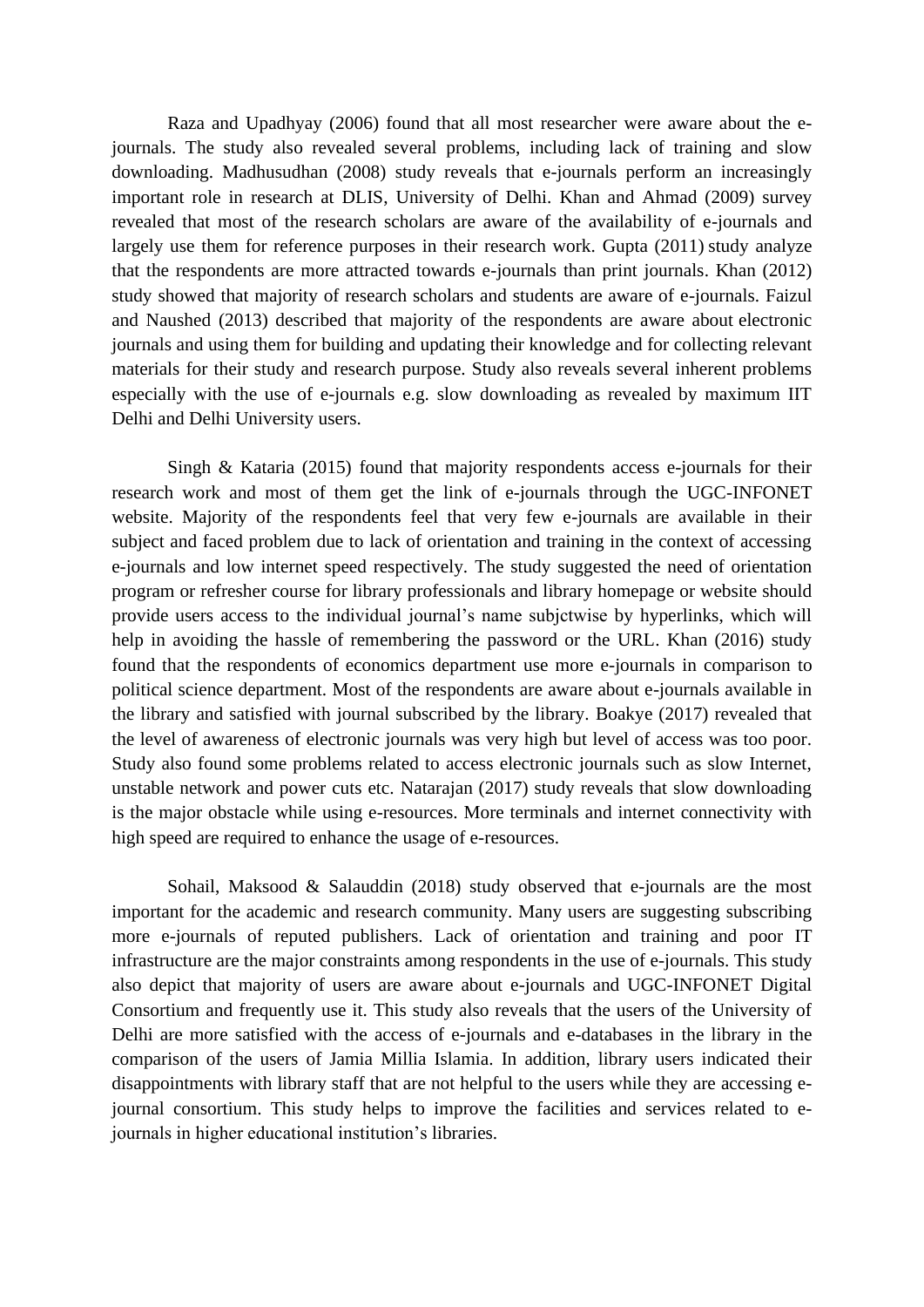Bansode & Gaikwad (2019) study found that majority of the respondents (91.07%) use e-journals for writing thesis. The study also revealed that most of the users (70.96%) prefer e-journals rather than print. Several hurdles such as slow downloading, nonconnectivity of the databases and lack of literacy programs are some common problems faced by the users while accessing e-journals. Singh, Garg & Sharma (2019) study found that all the faculty members and research scholars were aware about e-journals and majority of the respondents use e-journals on daily basis. IEEE was the most preferred e-database by faculty members (30%) and research scholars (40%) respectively. Major barrier to the respondents is lack of internet connectivity or Wi-Fi while using e-journals. Tanwar and Malik (2019) study found that e-journals were favoured and preferred by Research Scholars in the universities of Haryana and Delhi. Study also revealed that both print format journals and e-journals have given equal importance in the universities of Haryana and Delhi among research scholars and faculty members.

Naeem and Siddique (2020) study revealed that majority of the respondents were aware of print and electronic journals and actively engaged in browsing online journals on daily basis. However, faculty members faced the difficulties in accessing the required journals. They also have problems of accessing back volumes of print journals. Majority of the users could not get off campus access of e-journals. The purposes of using journals were to remain updated in teaching, supervising, research writing of theses and papers. Samson (2021) investigated that majority of the respondents are aware of e-journals available in the university and the use of the e-journal by the academic staff members contributes 91% to research and teaching in the university.

| Following are the advantages of e-journals that the printed journals cannot offer: |                                  |  |  |  |  |  |
|------------------------------------------------------------------------------------|----------------------------------|--|--|--|--|--|
| Customization                                                                      | Can be saved digitally           |  |  |  |  |  |
| Full text searching or navigation                                                  | No physical processing           |  |  |  |  |  |
| Speed of access                                                                    | Multimedia facility              |  |  |  |  |  |
| Speed and cost of publication                                                      | Save physical storage            |  |  |  |  |  |
| Integration with other work                                                        | • Tremendous Search capabilities |  |  |  |  |  |
| Economical                                                                         | Multiple simultaneous accesses   |  |  |  |  |  |
| <b>Hypertext links</b>                                                             | Less paper & Availability.       |  |  |  |  |  |

# **4. Advantages of e-journals**

# **5. Disadvantages of e-journals**

Following are the some disadvantages of e-journals are:

| • Difficulty in reading on computer<br>screens | • Frustrating interfaces        |
|------------------------------------------------|---------------------------------|
| • Reliance on equipment's                      | • Requirement to log on         |
| • Complexities for acquisition                 | • Higher cost $&$ Lower quality |

# **6. Mode of accessing e-journals**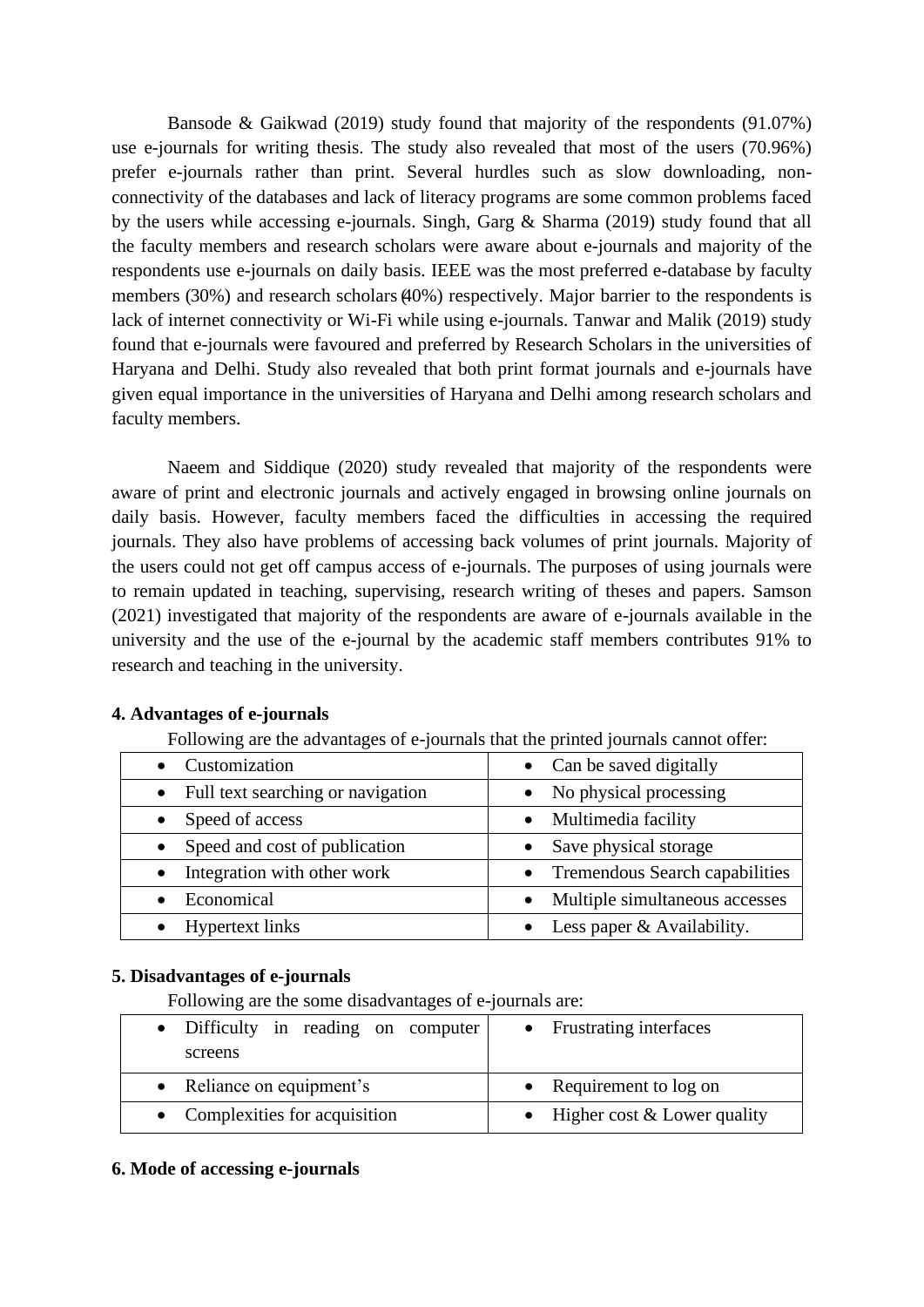Following are the different types of mode or model to accessing e-journals through publishers:

- ➢ **Free Access:** Most of the cases, free access is available to the electronic version of a journal with the print journal subscription.
- ➢ **Exclusive Subscription:** Library can subscribe to all the e-journals through publishers without purchasing print journals.
- ➢ **Selective Access:** Library can select e-journals of users need providing by the publishers and pays for them as per agreed terms and conditions.
- ➢ **Consortia Access:** Access to all the e-journals is very expensive by the individual library or institutions and can not afford to subscribed all; therefore, a consortium of institutions or libraries with common interests and requirements subscribed the same and this is known as 'economic model' for the wider accessibility and development of a strong information base for the user community.

# **7. Objectives of the study**

The main objective of the study is to know the level of use and awareness of e-journals by the scholars and faculty members in the department of political science. However, other objectives of the study are following:

- 1. To find out different types of e-journals available for the scholars and faculty members of department of political science at Aligarh Muslim University;
- 2. To study the purpose and frequency of using the electronic journals by the research scholars and faculty member of the department of Political Science;
- 3. To know the place from where faculty members and research scholars access ejournals;
- 4. To find out the most relevant used journals by faculty members and research scholars;
- 5. To study the problems faced by the faculty members and research scholars in accessing e-journals and their study level satisfaction.

#### **8. Scope of the study**

The main purpose of the study entitled "Awareness and use of e-journals by the research scholars and faculty members in the Department of Political Science of Aligarh Muslim University, Aligarh: a study" is to find the awareness and usage of e-journals in the department of political science of AMU, Aligarh. The researcher identifies following major delimitations of the study:

- 1. The study consists of only the e-journals users e.g. faculty members and research scholars;
- 2. The geographical area is delimited to the department of political science, AMU, Aligarh only.

#### **9. Data Analysis and Interpretation**

This paper deals with data analysis interpretation of data from the Department of Political Science of Aligarh Muslim University. Total 70 questionnaires were distributed among Research Scholars and Faculty Members, out of them a total 55 questionnaires were received back. All 55 questionnaires were included for the analysis and interpretation of data.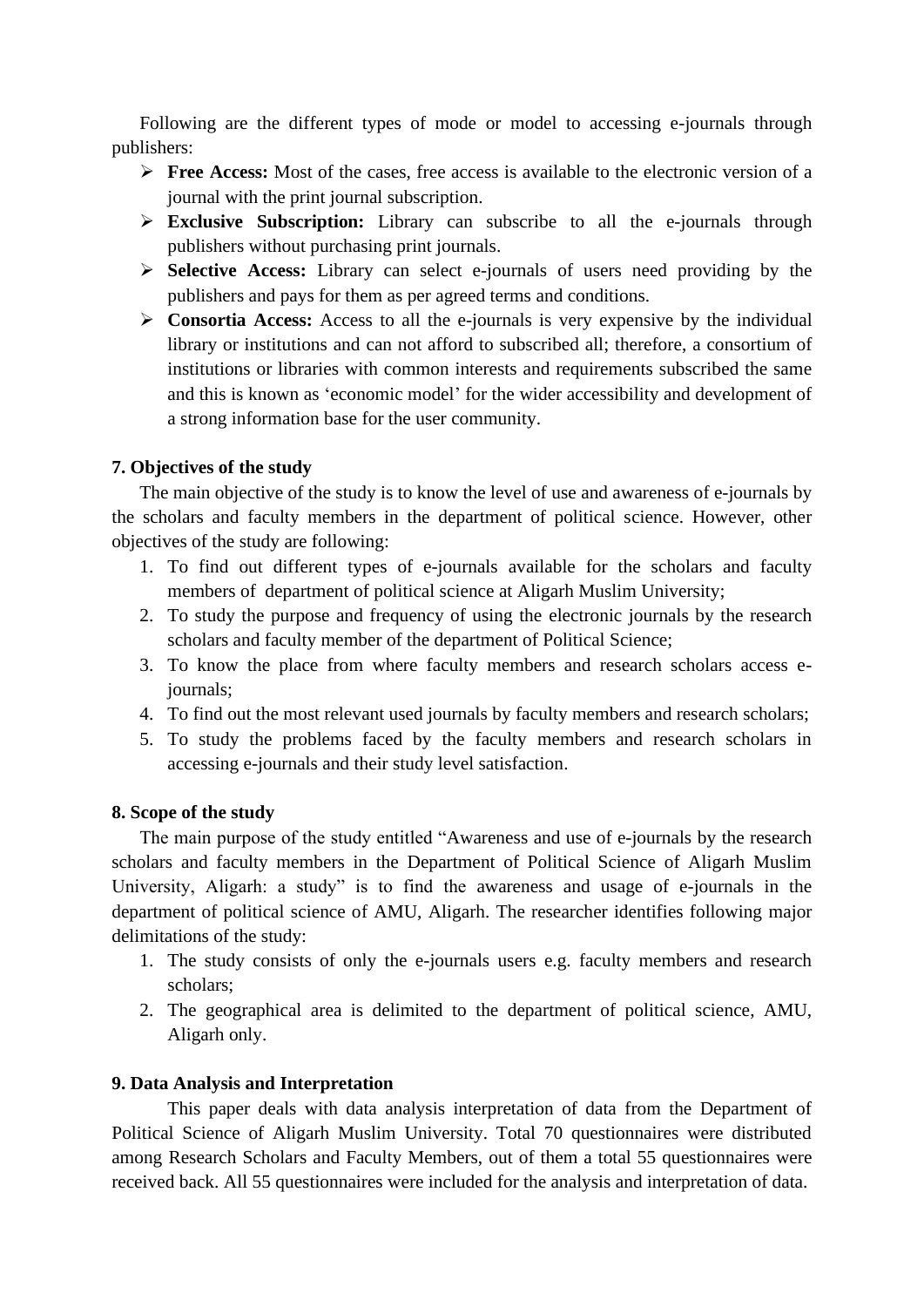#### **9.1 Distribution & collection of questionnaires**

| Category                | Questionnaire      | Questionnaire   | Percentage |
|-------------------------|--------------------|-----------------|------------|
|                         | <b>Distributed</b> | <b>Received</b> |            |
| <b>Research Scholar</b> | 50                 | 40              | 80         |
| <b>Faculty Member</b>   | 20                 |                 |            |
| Total                   | 70                 | 55              | 78.50      |

Table 1: Distribution & Collection of Questionnaire.

The table 1 shows that 50 questionnaires were distributed to research scholars and 20 questionnaires were distributed to the faculty members. Out of which 40 questionnaires were returned back from scholars and 15 from faculty members which constitute 80% and 75% of the total received questionnaires separately. While total 70 questionnaires were distributed to research scholars and faculty members, out of which 55 questionnaires were returned back which constitute response rate 78.50% of total distributed questionnaires. The researcher has selected all received questionnaires for analysis.

# **9.2 Library Visit**

Table 2: Visit to Library

| <b>Frequency</b> | <b>Research Scholars (In %)</b> | <b>Faculty Member (In %)</b> |
|------------------|---------------------------------|------------------------------|
| Daily            | 57.5                            | 6.68                         |
| Weekly           | 27.5                            | 66.66                        |
| Monthly          | 10                              | 20                           |
| Occasionally     | 05                              | 6.66                         |
| Never            | $00\,$                          | $00\,$                       |
| Total            |                                 | 100                          |

The above table 2 represents that 57.5% research scholar visit to library on daily basis followed by 6.68% faculty members. 27.5% research scholars visit to library weekly while 66.66% faculty members visit to library weekly. 10% research scholars visit to library monthly followed by 20% faculty members. Only 5% research scholars and 6.66% faculty members visit to library occasionally. Thus, all the respondents visit to library.

#### **9.3 Journals Preference**

| <b>Form of Journal</b> | <b>Research Scholar (%)</b> | <b>Faculty Member (%)</b> |
|------------------------|-----------------------------|---------------------------|
| Electronic             | 17.5                        | 6.66                      |
| Print                  | 7.5                         | 26.67                     |
| <b>Both</b>            |                             | 66.67                     |
| Total                  | 100                         | 100                       |

Table 3: Form of journal preferred.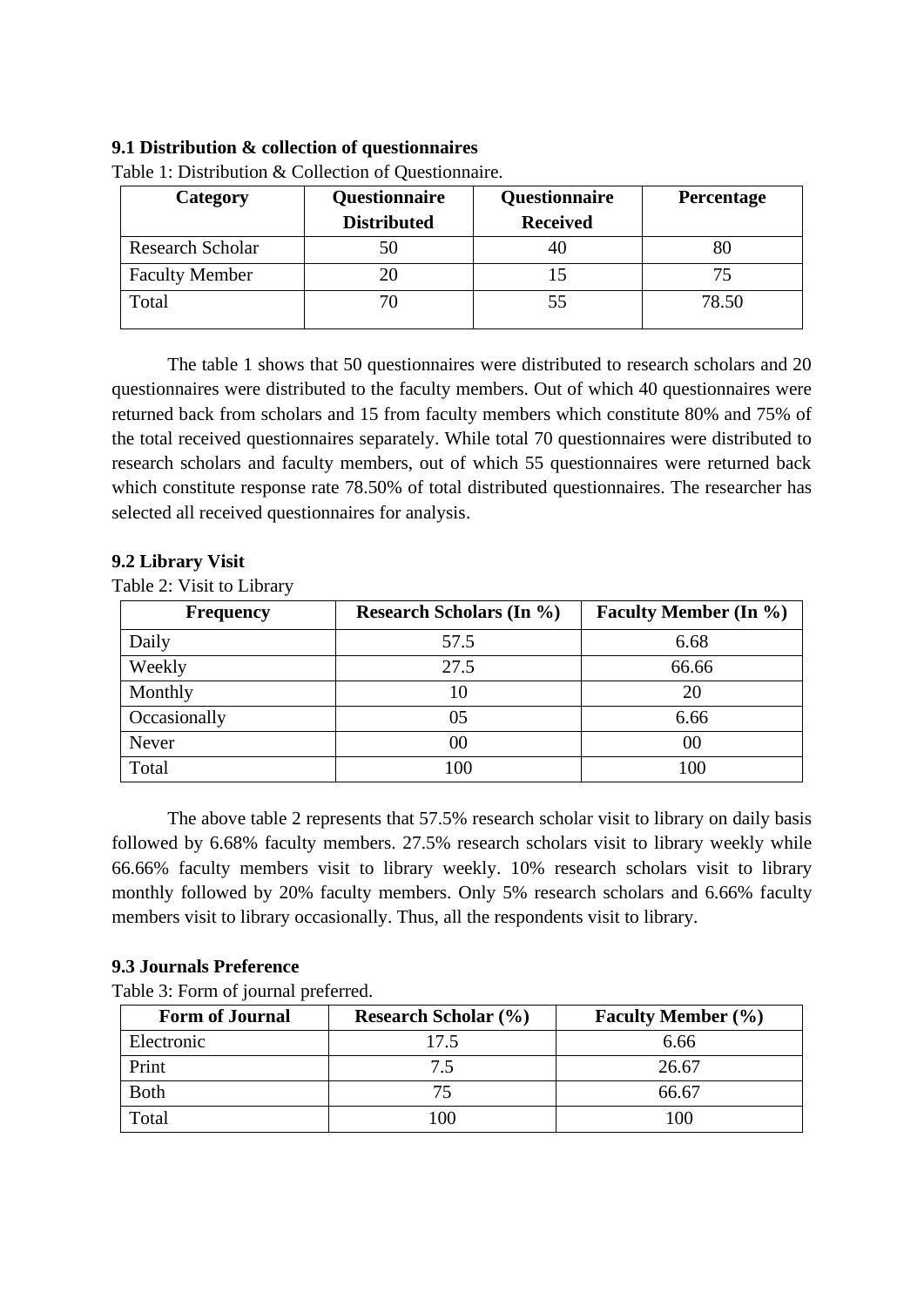The above table shows that in the department of political science 17.5% research scholars preferred electronic form of journal, 7.5% preferred print form and 75% use both forms of journals. 6.66% faculty members are using electronic journal, 26.67% print journals and 66.67% are using both the forms of journals.

| <b>Place</b>           | <b>Research Scholars (%)</b> | <b>Faculty Members (%)</b> |
|------------------------|------------------------------|----------------------------|
| Department             | 12.5                         | 33.33                      |
| <b>Computer Center</b> | 17.5                         | 6.67                       |
| University Library     | 35                           | 20                         |
| Personal Computer/Home | 7.5                          | 20                         |
| Cyber Library          | 27.5                         | 20                         |
| Total                  | 100                          | 100                        |

#### **9.4 Place of accessing e-journals**

Table 4: Place of accessing e-journals.

The Analysis of table 4 shows that majority of research scholars' access e-journals through university library. In this department 12.5% research scholars use department lab, 17.5% use computer centre, 27.5% students prefer to go cyber library and 7.5% use personal computer for accessing e-journals.

In the same position, majority of faculty members in the department of political science access e-journals through departmental lab. 20% faculty members use university library, 6.67% use computer centre, 20% prefers to go cyber library, and 20% use personal computer for accessing e-journals. Cyber library is the place of the majority of members of accessing e-journals in the department.

#### **9.5 Search engine used**

Table 5: Most used search engine.

| <b>Search Engine</b> | <b>Research Scholars (%)</b> | <b>Faculty Members (%)</b> |
|----------------------|------------------------------|----------------------------|
| Google               | 67.5                         | 53.33                      |
| Yahoo                | 17.5                         | 20                         |
| <b>MSN</b>           |                              | 6.68                       |
| Alta Vista           | 2.5                          | 6.66                       |
| Any Other            | 7.5                          | 13.33                      |
| Total                | 100                          | 100                        |

The table 5 shows that in the department of political science 67.5% respondents who are research scholars use Google, 17.5% use Yahoo, 5% use MSN, 2.5% use AltaVista and any other method use 7.5% for searching e-journals, whereas in the same department 53.33% faculty members use Google, 20% use Yahoo, 6.68% use MSN, 6.66% AltaVista and 13.33% any other method uses for searching e-journals. Google is found the most usable search engine by both type of respondent for accessing e-journals.

#### **9.6 Format prefer to download e-journals**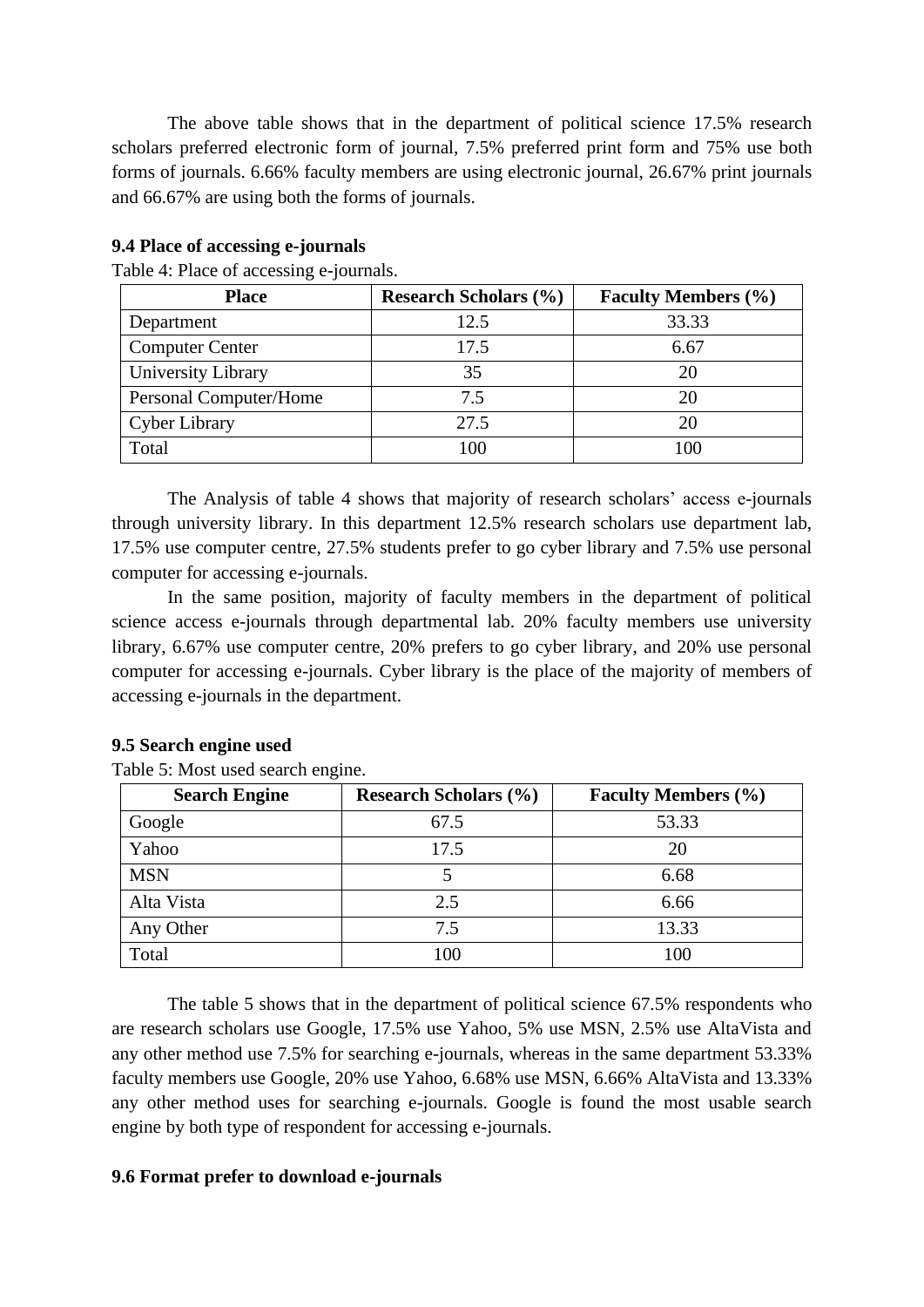| <b>Format</b>            |    | <b>PDF</b> $(\%)$   <b>DOC</b> $(\%)$   <b>HTML</b> $(\%)$   <b>XML</b> $(\%)$ | <b>Printed</b> |
|--------------------------|----|--------------------------------------------------------------------------------|----------------|
| <b>Research Scholars</b> | 62 |                                                                                | copy $(\% )$   |
| <b>Faculty Members</b>   | 73 |                                                                                |                |

Table 6: Preferred format to download e-journals.

It can be observed from the above table that in the department, the highest percentage of faculty members and research scholars preferred pdf format of journal for reading rather than doc, html and print. 7% of respondents use html format, 13% use doc format while 18% & 7% use print. 62% of Research scholars like pdf format in the department, 73% faculty members use pdf format.

# **9.7 Frequency of using e-journals**

Table 7: Frequency of using e-journals.

| <b>Frequency</b>         | <b>Sometimes</b>             | <b>Frequently</b> | <b>Always</b>    | <b>Rarely</b> | <b>Never</b> |
|--------------------------|------------------------------|-------------------|------------------|---------------|--------------|
|                          | $\left( \frac{0}{0} \right)$ | $\frac{1}{2}$     | $\mathcal{O}(6)$ | $($ %)        | $(\%)$       |
| <b>Faculty Members</b>   |                              |                   |                  |               |              |
| <b>Research Scholars</b> |                              |                   |                  |               |              |

The above table shows that 47% faculty members uses e-journals sometime, followed by 42% research scholars while 33% faculty members use frequently followed by 35% research scholars. 13% faculty members use always followed by 22% research scholars. Only 7% faculty members use e-journals rarely.

# **9.8 Purpose of Using E-Journals**

Table 8: Purpose of using e-journals.

| <b>Purpose</b>           | <b>Research</b> | <b>Education</b> | Writing                         | <b>Teaching</b>   | <b>Current</b>     |
|--------------------------|-----------------|------------------|---------------------------------|-------------------|--------------------|
|                          | Need $(\% )$    | $(\%)$           | <b>Articles</b>                 | <b>Assignment</b> | <b>Information</b> |
|                          |                 |                  | $\frac{1}{2}$ ( $\frac{1}{2}$ ) | $(\%)$            | $\frac{1}{2}$      |
| <b>Research Scholars</b> | 92              | 17               | 40                              |                   | 32                 |
| <b>Faculty Members</b>   | 53              | 33               | 47                              | 47                | 27                 |

The table 8 shows that 92% research scholars use e-journal for the purpose of research need, followed by 53% faculty members while 17% research scholars use for education, followed by 33% faculty members. 40% research scholars use e-journals for the purpose of writing article, followed by 7% faculty members while 32% research scholars use e-journals for the purpose of current information, followed by 27% faculty members. Only 47% faculty members use e-journals for the purpose of teaching assignment.

# **9.9 Problems Faced When Using E-Journals**

Table 9: Problems faced when using e-journals.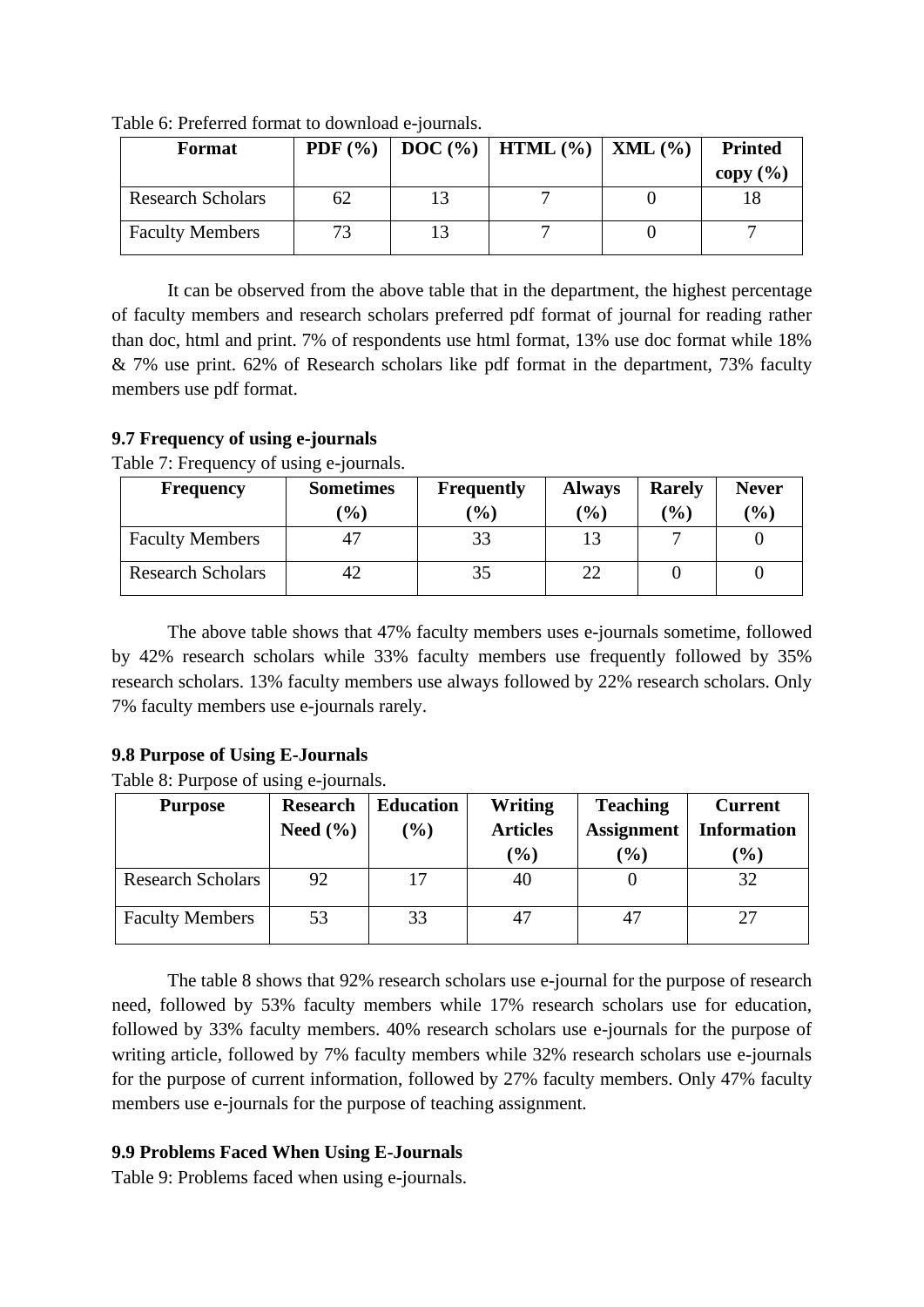| Problem         | <b>Searching</b><br>$(\%)$ | <b>Slow</b><br><b>Speed</b><br>$(\%)$ | Down<br>Loading $(\% )$ | <b>Lack of</b><br>Training $(\% )$ | <b>Printing</b><br>$(\%)$ |
|-----------------|----------------------------|---------------------------------------|-------------------------|------------------------------------|---------------------------|
| Research        | 15                         | 20                                    | 17                      | 22                                 | 7                         |
| <b>Scholars</b> |                            |                                       |                         |                                    |                           |
| Faculty         | 20                         | 46                                    |                         |                                    |                           |
| <b>Members</b>  |                            |                                       |                         |                                    |                           |

The table 9 shows that 15% research scholars face problem in searching e-journals followed by 20% faculty members while 20% research scholars face problem because of slow speed followed by 46% faculty members. 17% and 22% research scholars face problem in downloading and lack of training followed by 7% and 13% faculty members. 7% research scholars and 7% faculty members face problem in printing. Majority of the respondent are facing the problem of accessing e-journals in the department.

# **9.10 Consortia Used**

Table 10: E-journal consortia used.

| Consortium      | UGC-                   | <b>CSIR</b> | <b>J-GATE</b> | <b>INDEST</b> | <b>Any Other</b> |
|-----------------|------------------------|-------------|---------------|---------------|------------------|
|                 | <b>INFONET</b> $(\% )$ | (%)         | $\frac{9}{0}$ | (%)           | (%)              |
| Research        | 43                     | 17          | 13            | −             | 20               |
| <b>Scholars</b> |                        |             |               |               |                  |
| Faculty         | 47                     |             | 20            | 13            |                  |
| <b>Members</b>  |                        |             |               |               |                  |

The table 10 shows that 43% research scholars use UGC-INFONET followed by 47% faculty members, 17% scholars use CSIR followed by 7% faculty members, 13% use J-GATE followed by 20% faculty members. 7% use INDEST followed by 13%, only 20% scholars and 13% faculty members use any others consortia for accessing e-journals. Majority of the respondents in the department are aware about the e-journal consortium, and using UGC-Infonet as e-journal consortium.

# **9.11 Awareness about number of e-journals**

Table 11: Awareness about number of e-journals.

| Number of                | $1 \text{ To } 2 \frac{9}{6}$   $2 \text{ To } 5 \frac{9}{6}$ |    | More Than $5 \frac{9}{6}$   No Journal $\frac{9}{6}$ |  |
|--------------------------|---------------------------------------------------------------|----|------------------------------------------------------|--|
| <b>Journals</b>          |                                                               |    |                                                      |  |
| <b>Research Scholars</b> |                                                               |    |                                                      |  |
| <b>Faculty Members</b>   |                                                               | 40 | 53                                                   |  |

The table number 11 represents that 37% research scholars are aware about 1 to 2 journals in their discipline followed by the 7% faculty members and 32% research scholars are aware about 2 to 5 followed by 40% faculty members. 25% research scholars knows about more than 5 numbers of e-journals followed by 53% faculty members. Only 5% research scholars do not know about the number of e-journals.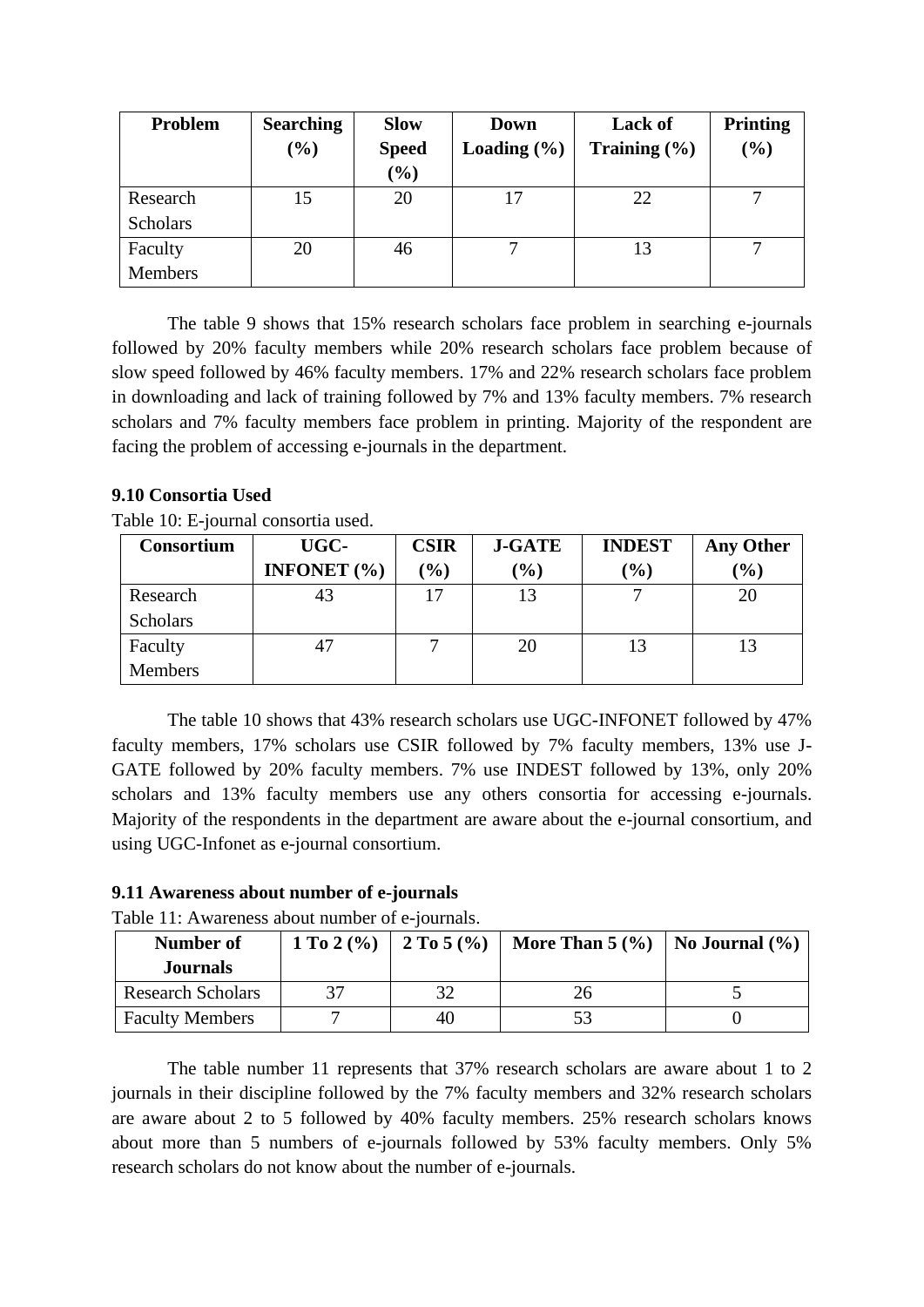# **9.12 Opinion about e-journals**

| <b>Opinion</b>           | Most Helpful $(\% )$ | Helpful $(\% )$ | Not Helpful $(\% )$ |
|--------------------------|----------------------|-----------------|---------------------|
| <b>Research Scholars</b> |                      |                 |                     |
| <b>Faculty Members</b>   |                      | 73              |                     |

Table 12: Opinion about e-journals access, read & use.

The above table 12 shows that 33% Research scholars say e-journals are most helpful followed by 27% Faculty members while 67% Research scholars opinion are e-journals is very helpful in accessing, reading and using followed by 73% Faculty members. No one says that e-journal is not helpful.

# **9.13 Searching Techniques:**

| <b>Search Technique</b> | <b>Research Scholars (%)</b> | <b>Faculty Members (%)</b> |
|-------------------------|------------------------------|----------------------------|
| <b>Boolean Operator</b> | 12.5                         | 13.33                      |
| Truncation              | 2.5                          | 20                         |
| Phrases                 | 72.5                         | 33.33                      |
| Field                   | 7.5                          | 26.68                      |
| Wild                    | $\Omega$                     | 6.66                       |
| Any Other               | 5                            | 0                          |
| Total                   | 100                          | 100                        |

Table 13: Searching techniques for e-journals.

The above table represents that the majority of the respondents are using phrases techniques for searching e-journals e.g. 72.5% and 33.33%. 12.5% research scholars are using Boolean operator search followed by 13.33% faculty members. 2.5% research scholars are using Truncation search followed by 20% faculty members and 7.5% research scholars are using Field search followed by 26.68% faculty members. Only 6.66% faculty members are using Wild search and only 5% research scholars are used any other search technique in political science, AMU, Aligarh.

# **9.14 Mostly used e-journals**

Table 14: Mostly used e-journals.

| <b>Journal</b>              | <b>Research Scholars (%)</b> | <b>Faculty Members (%)</b> |  |
|-----------------------------|------------------------------|----------------------------|--|
| Indian Journal of Politics  | 60                           | 100                        |  |
| <b>Strategic Studies</b>    | 25                           |                            |  |
| <b>Asian Survey</b>         | 20                           | 60                         |  |
| Economic & Political Weekly | 40                           | 55                         |  |
| Journal of IIPA             | 35.5                         | 90                         |  |
| <b>Journal of Politics</b>  | 40                           |                            |  |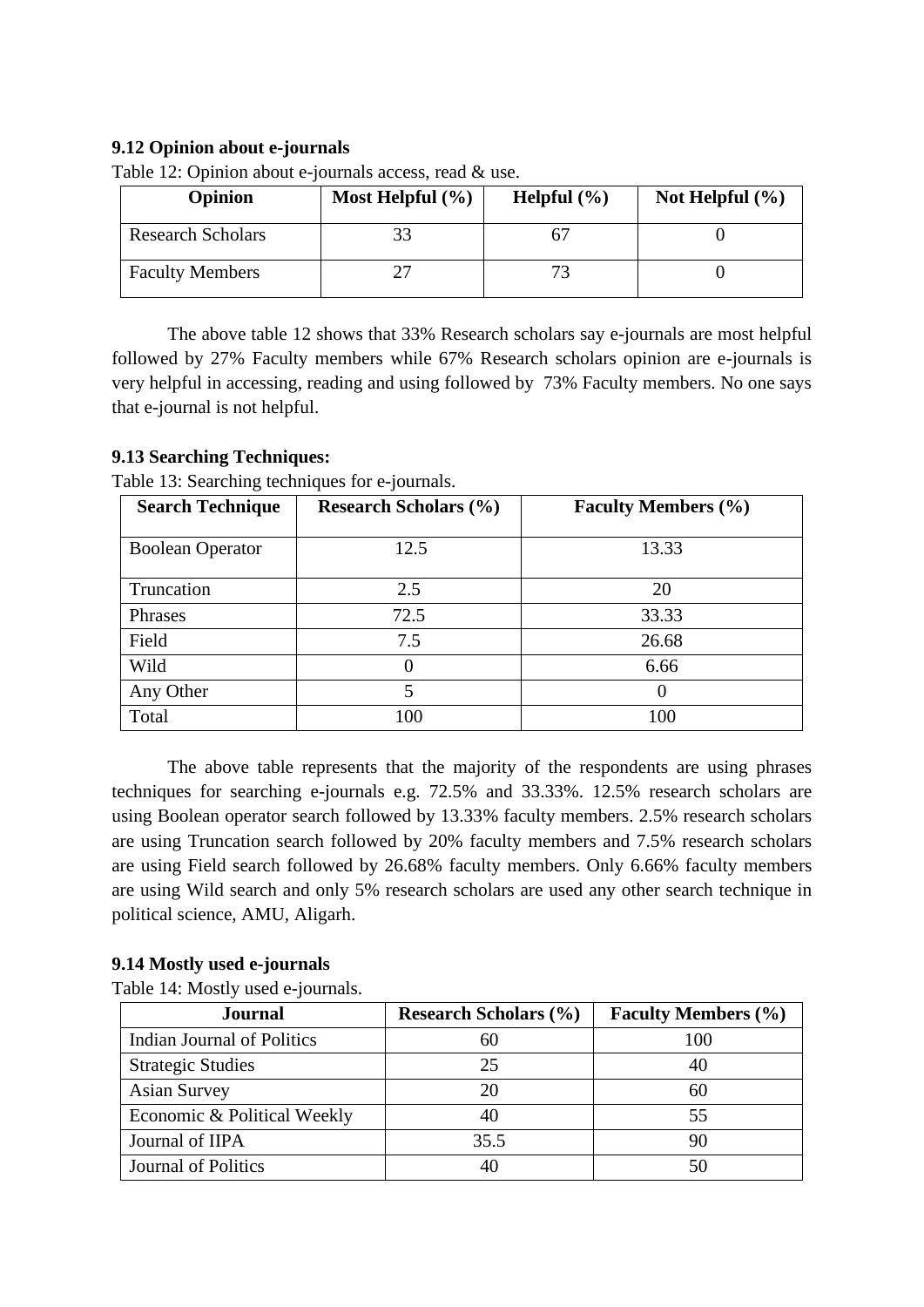| <b>Human Rights Quarterly</b>      |  |  |  |
|------------------------------------|--|--|--|
| Journals of Pub. Adm. $\&$         |  |  |  |
| Governance                         |  |  |  |
| <b>Political Science Quarterly</b> |  |  |  |

(Multiple Answers)

Above table shows that the most used journals by the research scholars and faculty members is Indian Journal of Politics that is published by the Department of Political Science, AMU, Aligarh since 1967 followed by the Economic & Political Weekly and Journal of Politics by the research scholars and Journal of IIPA by the faculty members.

# **Findings, Suggestions and Conclusion**

# **Findings**

The following are the major findings of the study:

- 1. Majority of the research scholars and faculty members are aware of e-journals and access them in department of political science at Aligarh Muslim University, Aligarh.
- 2. Majority of the research scholars and faculty members prefer electronic form of journals i.e. 75% and 66.67% respectively.
- 3. Majority of research scholars and faculty members access e-journals through university library.
- 4. High majority of research scholars and faculty members in the department preferred pdf format for use and read e-journals i.e. 62% and 73% respectively.
- 5. Google is the most used search engine by the research scholars (67.5%) and faculty members (53.33%) respectively.
- 6. Majority of the research scholars facing problem due to lack of training and faculty members because of slow speed in the department when using e-journals.
- 7. Majority of the respondents are using UGC-INFONET consortium for accessing e-journals.

# **Suggestions**

On the bases of data analysis and opinions of the respondents, the present study recommends the following suggestions:

- 1. High speed internet connectivity facility should be provided by the concerned authority.
- 2. Increase the number of e-journals to satisfy the needs of scholars and faculty members.
- 3. Well trained staff should be there to assist and full utilization of e-journals by the respondents.
- 4. Increase the number of access terminals to use the e-journal service effectively and efficiently to the faculty and research scholars.
- 5. The departmental libraries in collaboration with university library should organize regular workshops to enhance the usage of e-journals.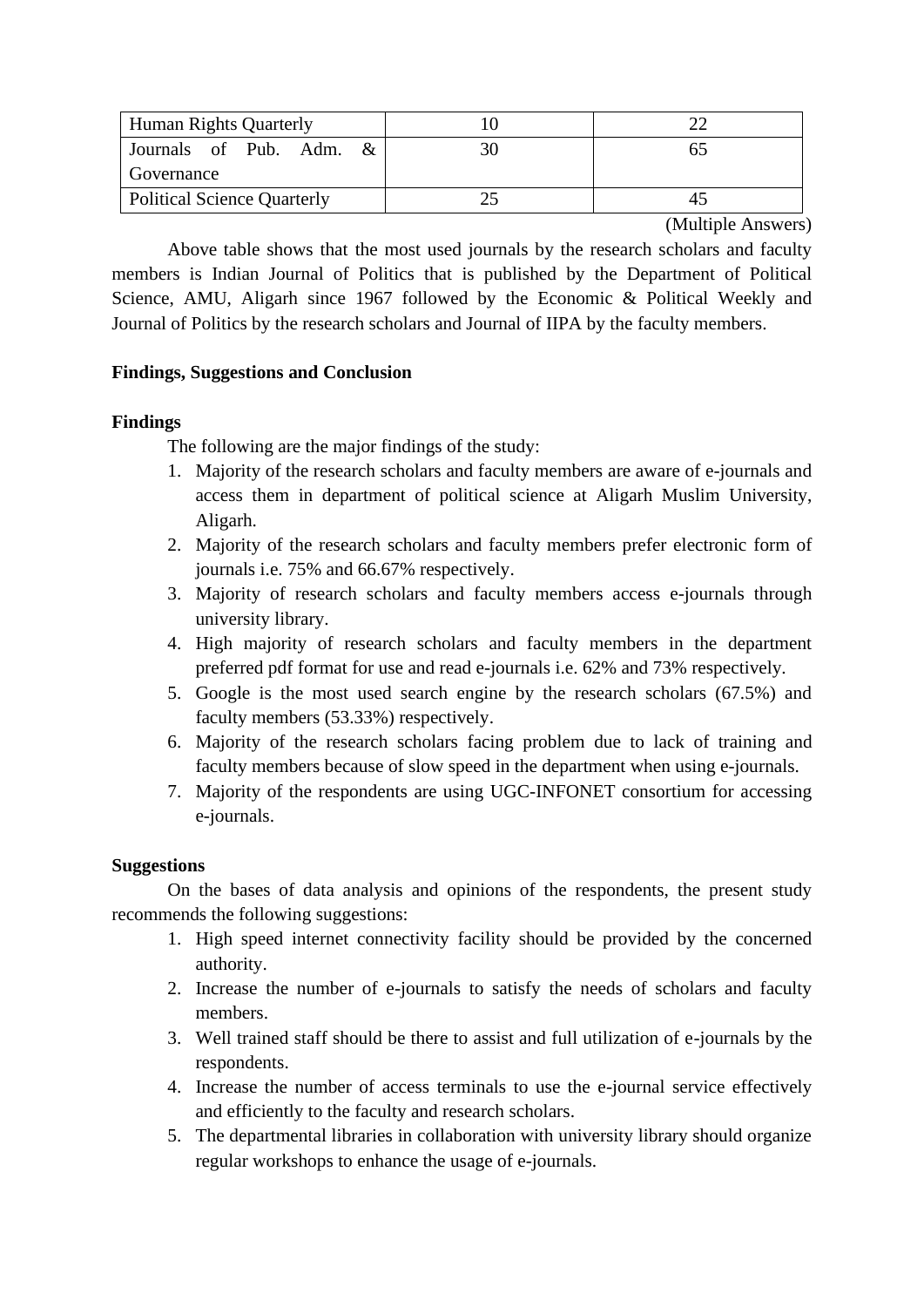#### **Conclusion**

The present study sought to examine the use of electronic journals by the research scholars and faculty members in the department of political science of Aligarh Muslim University, and the results found that most of the objectives are meant satisfactory. The study reveals that majority of the research scholars and faculty members are aware of e-journals. It is also found from the survey that maximum research scholars of department of political science access e-journals through university library and faculty members from the department. A major portion of research scholars and faculty members search article through search engines, because they find it easy to use.

The study also found pdf to be the most important format for reading journal articles. Respondents of department of political science prefer relevance, depth in search result of journal articles. Slow speed, internet connectivity and lack of training were found to the major problems faced by the research scholars and faculty members of department in accessing e-journals. Majority of the respondents feel that user training is useful for increasing the usage of e-journals among the research scholars and faculty members. They feel e-journals are economical, time savvy, easy accessible and easy for archival.

#### **Reference**

Bansode, Sadanand Y. and Gaikwad, Vishal V. (2019). Use of e-Journals: A Case Study of Science and Technology Faculty of Savitribai Phule Pune University. *PEARL - A Journal of Library and Information Science,* 13(1), 93-99.

Boakye, E. (2017). Faculty members and e-journals: the case of private universities in Kumasi, Ghana. *New Review of Academic Librarianship, 23*(4), 377-395.

Curtis, D. & Scheschy, Virginia M. (2005). E-journals: a how -to-do-it manual for building, managing and supporting electronic journal collections. *How-to-do-it manuals for librarians (134)*, New York: Neal-Schuman Publishers. ISBN: 1-55570-465-4.

Faizal, N., and Naushad Ali, P.M. (2013). Awareness and use of electronic journals by IIT Delhi and Delhi University library users. *Collection building*, 32 (2), 57 – 64.

Gupta, D. K. (2011). Use pattern of print and electronic journals at the Kurukshetra University, India, Program. *Electronic library and information systems*, 45(2), 213-230.

Harrod's Librarians Glossary and Reference Book. (2005). Aldershot: Ashgate, 10<sup>th</sup> Eds.

Khan, A. M. and Ahmad, N. (2009). Use of e-journals by research scholars at Aligarh Muslim University and Banaras Hindu University. *The Electronic Library*, 27(4), 708-717.

Khan, S. I. (2012). Use of e-journals Students and Research Scholars in the Department of Botany of Aligarh Muslim University. *Library Philosophy and Practice (ejournal),* Paper 752. http://digitalcommons.unl.edu/libphilprac/752

Khan, Javed (2016). Use of Electronic Journals in Economics and Political Science Departments in Delhi University: a Comparative Study. *International Journal of Research-Granthaalayah*, 4(7), 259-264.